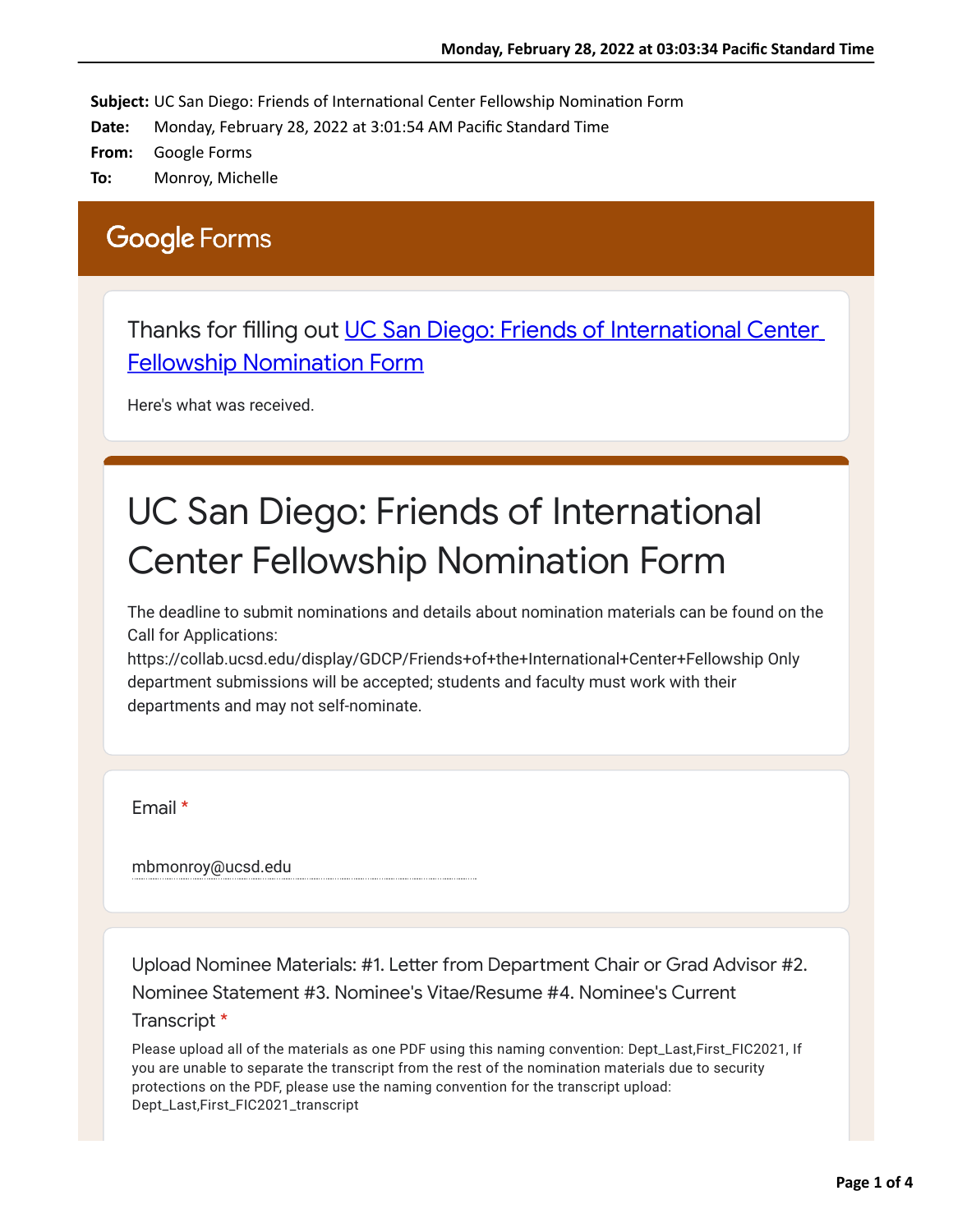## Submitted files

PDF NIH Budget - Michelle Monroy.pdf

Nominee Last Name \*

Mouse

Nominee First Name \*

Mickey

Nominee PID \*

A12345678

Nominee's Academic Home Department \*

Visual Arts

How does this nominee rank among among your department's other nominees? \* 1st rank being the top nominee

1st Rank

 $\blacksquare$ 

2nd Rank

3rd Rank

Nominee's Country of Citizenship \*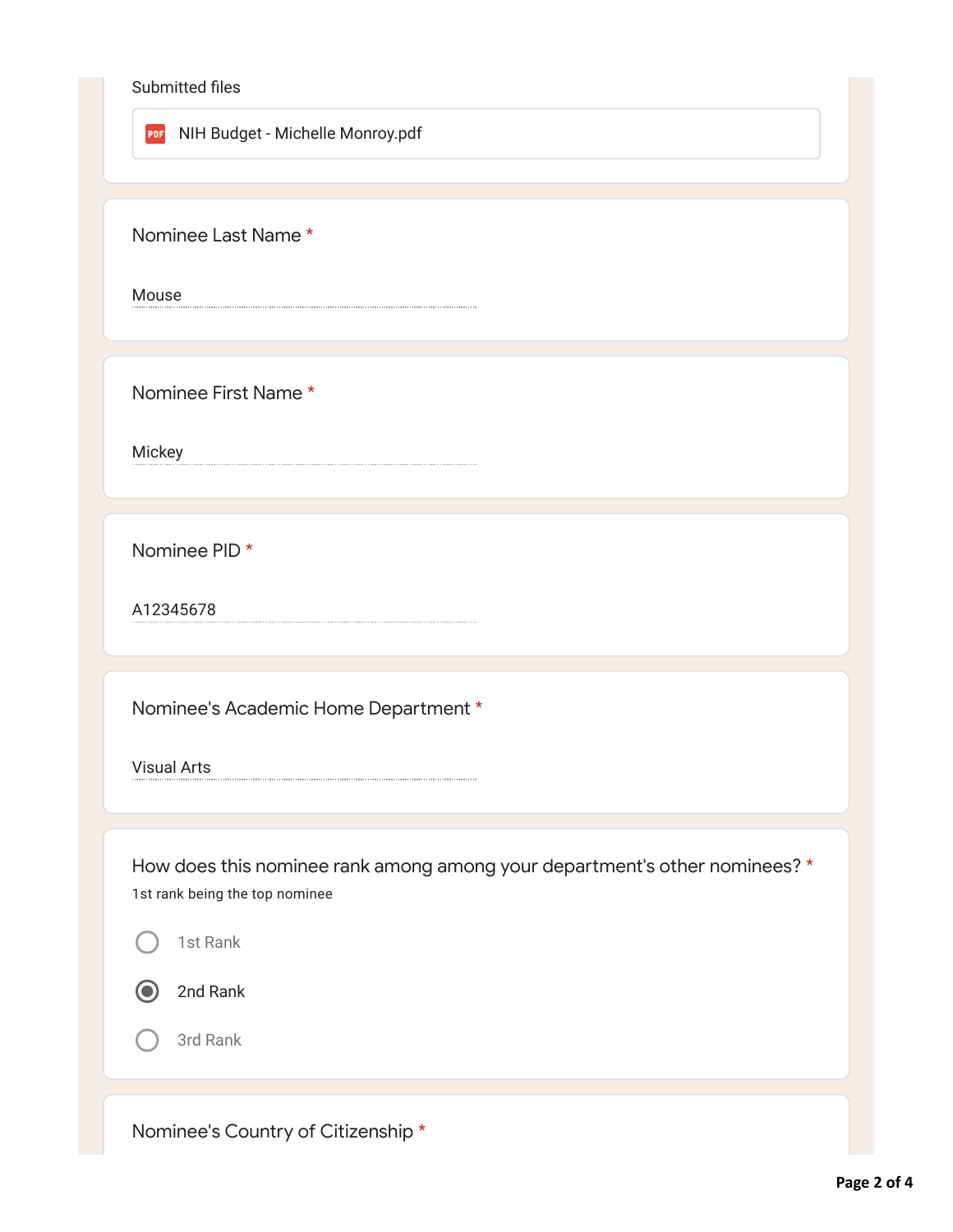United States

Nominee's Country of Research \*

Japan

Is the Nominee an International Student? \*

Yes

No

Term and Year nominee first enrolled \*

2021

Nominee's Email \*

Magical@ucsd.edu

## Information About the Nominator

For this section enter information about yourself, the nominator. Student's should be nominated through their department. If a faculty would like to nominate a student, the faculty should work with the department coordinator. If a department has more than three nominees, the applications will be returned to the Graduate Coordinator and will be asked to make the final selection in accordance to their department's selection procedures.

Your Name: Last, First \*